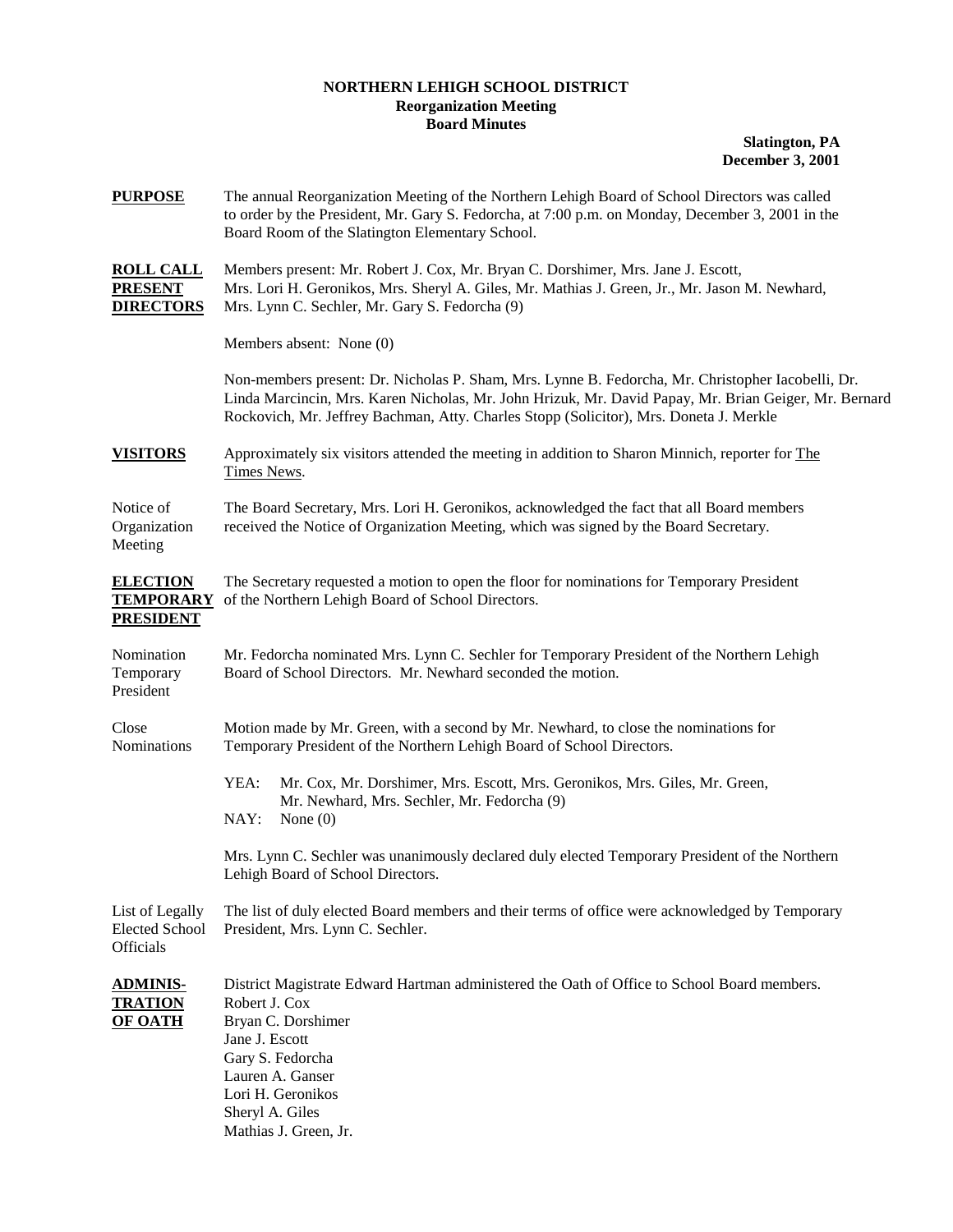| <b>ELECTION</b><br>OF<br><b>PRESIDENT</b>                          | Mrs. Lynn C. Sechler, Temporary President, called for nominations for President of the<br>Northern Lehigh Board of School Directors for a one-year term.                                                                                                                                      |
|--------------------------------------------------------------------|-----------------------------------------------------------------------------------------------------------------------------------------------------------------------------------------------------------------------------------------------------------------------------------------------|
| Nominations<br>For<br>President                                    | Mr. Cox nominated Mr. Mathias J. Green, Jr. for President of the Northern Lehigh<br>Board of School Directors for a one-year term. Mr. Dorshimer seconded his motion.                                                                                                                         |
|                                                                    | Mrs. Geronikos nominated Mr. Gary S. Fedorcha for President of the Northern Lehigh Board of<br>School Directors for a one-year term. Mrs. Escott seconded her motion.                                                                                                                         |
| Close<br>Nominations                                               | Motion made by Mr. Dorshimer, with a seconded by Mr. Cox that the nominations for President of the<br>Northern Lehigh Board of School Directors be closed.                                                                                                                                    |
|                                                                    | YEA:<br>Mr. Cox, Mr. Dorshimer, Mrs. Escott, Mrs. Lauren A. Ganser, Mrs. Geronikos,<br>Mrs. Giles, Mr. Green, Mr. Newhard, Mr. Fedorcha (9)<br>NAY:<br>None $(0)$                                                                                                                             |
| Vote On<br>New Board<br>President                                  | Vote on nomination of Mr. Gary S. Fedorcha and Mr. Mathias J. Green, Jr. as President of the<br>Northern Lehigh Board of School Directors for a one-year term.                                                                                                                                |
|                                                                    | <b>ROLL CALL:</b><br>Mr. Dorshimer for Mr. Green, Mrs. Escott for Mr. Fedorcha, Mrs. Geronikos for<br>Mr. Fedorcha, Mrs. Giles for Mr. Fedorcha, Mr. Green for Mr. Green, Mr.<br>Newhard for Mr. Green, Mr. Fedorcha for Mr. Fedorcha, Mr. Cox for Mr.<br>Green, Mrs. Ganser for Mr. Fedorcha |
| Gary S.<br>Fedorcha -<br>Board Pres.                               | By a vote of five yeas for Mr. Gary S. Fedorcha and four yeas for Mr. Mathias J. Green, Jr., Mr.<br>Gary S. Fedorcha was declared duly elected President of the Northern Lehigh Board of School<br>Directors for a one-year term.                                                             |
| LORI H.<br><b>GERONIKOS</b><br><b>AS BOARD</b><br><b>SECRETARY</b> | RESIGNATION Mrs. Lori H. Geronikos tendered her resignation as Secretary of the Northern Lehigh Board of School<br>School Directors. Mr. Green made a motion to duly accept her resignation as Board Secretary.<br>Mr. Newhard seconded his motion.                                           |
|                                                                    | YEA:<br>Mr. Cox, Mr. Dorshimer, Mrs. Escott, Mrs. Ganser, Mrs. Geronikos, Mrs. Giles,<br>Mr. Green, Mr. Newhard, Mr. Fedorcha (9)<br>NAY:<br>None $(0)$                                                                                                                                       |
| <b>ELECTION</b><br><b>OF VICE</b><br><b>PRESIDENT</b>              | President Fedorcha called for nominations for Vice-President of the Northern Lehigh Board of<br>School Directors for a one-year term.                                                                                                                                                         |
| Nominations<br>For Vice<br>President                               | Mrs. Escott nominated Mrs. Lori H. Geronikos for Vice President of the Northern Lehigh<br>Board of School Directors for a one-year term. Mrs. Giles seconded her motion.                                                                                                                      |
| Close<br>Nominations                                               | Motion made by Mr. Newhard seconded by Mrs. Escott, that the nominations for Vice President of<br>the Northern Lehigh Board of School Directors be closed.                                                                                                                                    |
|                                                                    | YEA:<br>Mr. Cox, Mr. Dorshimer, Mrs. Escott, Mrs. Ganser, Mrs. Geronikos, Mrs. Giles,<br>Mr. Green, Mr. Newhard, Mr. Fedorcha (9)<br>NAY:<br>None $(0)$                                                                                                                                       |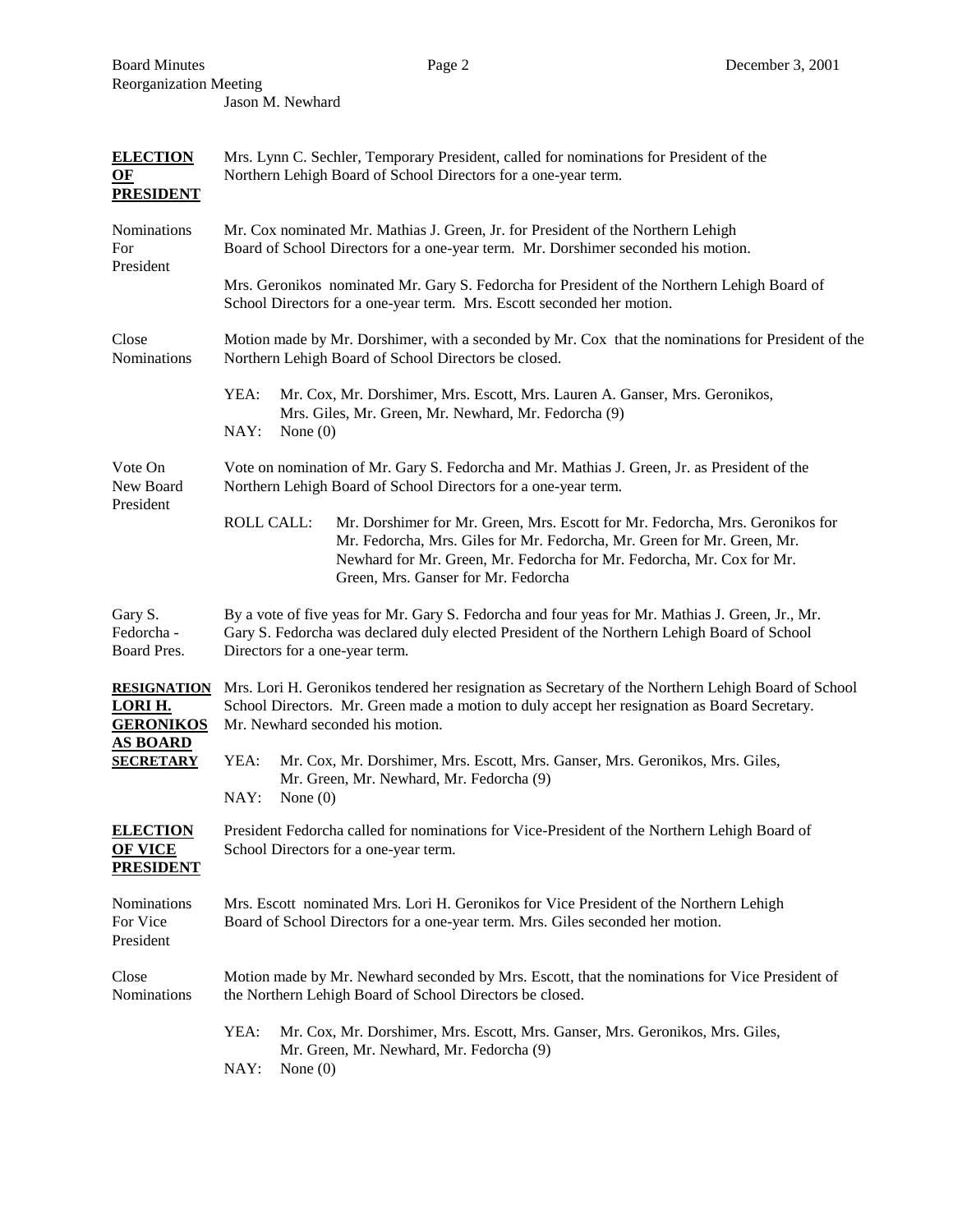| Lori H.-<br>Geronikos-<br>V-President                                   | Vote on nomination of Mrs. Lori H. Geronikos as Vice President of the Northern Lehigh Board<br>of School Directors for a one-year term.                                                                                                                                                                                                                                                               |
|-------------------------------------------------------------------------|-------------------------------------------------------------------------------------------------------------------------------------------------------------------------------------------------------------------------------------------------------------------------------------------------------------------------------------------------------------------------------------------------------|
|                                                                         | YEA:<br>Mr. Cox, Mr. Dorshimer, Mrs. Escott, Mrs. Ganser, Mrs. Geronikos, Mrs. Giles,<br>Mr. Green, Mr. Newhard, Mr. Fedorcha (9)                                                                                                                                                                                                                                                                     |
|                                                                         | NAY:<br>None $(0)$                                                                                                                                                                                                                                                                                                                                                                                    |
|                                                                         | Mrs. Lori H. Geronikos was unanimously declared duly elected Vice President of the Northern<br>Lehigh Board of School Directors for a one-year term.                                                                                                                                                                                                                                                  |
| Nominations<br>For Secretary                                            | Mrs. Giles nominated Mrs. Jane J. Escott for Secretary of the Northern Lehigh<br>Board of School Directors to fill the unexpired term of Mrs. Lori H. Geronikos. Mrs. Ganser<br>seconded her motion. Mrs. Escott will serve in this capacity until December 2003, unless she seeks<br>another four-year term on the board at which time her term as Board Secretary would expire on<br>June 30, 2005. |
| Close<br>Nominations                                                    | Motion made by Mr. Green seconded by Mr. Newhard, that the nominations for Secretary of<br>the Northern Lehigh Board of School Directors be closed.                                                                                                                                                                                                                                                   |
|                                                                         | YEA:<br>Mr. Cox, Mr. Dorshimer, Mrs. Escott, Mrs. Ganser, Mrs. Geronikos, Mrs. Giles,                                                                                                                                                                                                                                                                                                                 |
|                                                                         | Mr. Green, Mr. Newhard, Mr. Fedorcha (9)<br>NAY:<br>None $(0)$                                                                                                                                                                                                                                                                                                                                        |
| Jane J.Escott<br>Secretary                                              | Vote on nomination of Mrs. Jane J. Escott as Secretary of the Northern Lehigh Board<br>of School Directors for a two-year term.                                                                                                                                                                                                                                                                       |
|                                                                         | YEA:<br>Mr. Cox, Mr. Dorshimer, Mrs. Escott, Mrs. Ganser, Mrs. Geronikos, Mrs. Giles,<br>Mr. Green, Mr. Newhard, Mr. Fedorcha (9)<br>NAY:<br>None $(0)$                                                                                                                                                                                                                                               |
|                                                                         | Mrs. Jane J. Escott was unanimously declared duly elected Secretary of the Northern Lehigh Board<br>of School Directors for a two-year term.                                                                                                                                                                                                                                                          |
| <b>SET BOARD</b><br><b>MEETING</b><br><b>TIMES AND</b><br><b>PLACES</b> | Motion made by Mr. Dorshimer, with a second by Mrs. Escott, that the Board of Education approve the<br>Board meeting times and places, as amended.                                                                                                                                                                                                                                                    |
|                                                                         | YEA:<br>Mr. Cox, Mr. Dorshimer, Mrs. Escott, Mrs. Ganser, Mrs. Geronikos, Mrs. Giles,<br>Mr. Green, Mr. Newhard, Mr. Fedorcha (9)                                                                                                                                                                                                                                                                     |
|                                                                         | NAY:<br>None $(0)$                                                                                                                                                                                                                                                                                                                                                                                    |
| <b>RULES AND</b><br><b>REGULA-</b><br><u>TIONS</u>                      | As stipulated in Section 407 of the Pennsylvania School Code of 1949, as amended, all<br>Board meetings will be conducted according to the rules and regulations approved in Northern<br>Lehigh School District Policy #006.                                                                                                                                                                          |
|                                                                         | Before adjournment, Mrs. Lynn C. Sechler was presented with a gift of appreciation for her<br>services as a member on the Northern Lehigh School District Board of Education.                                                                                                                                                                                                                         |